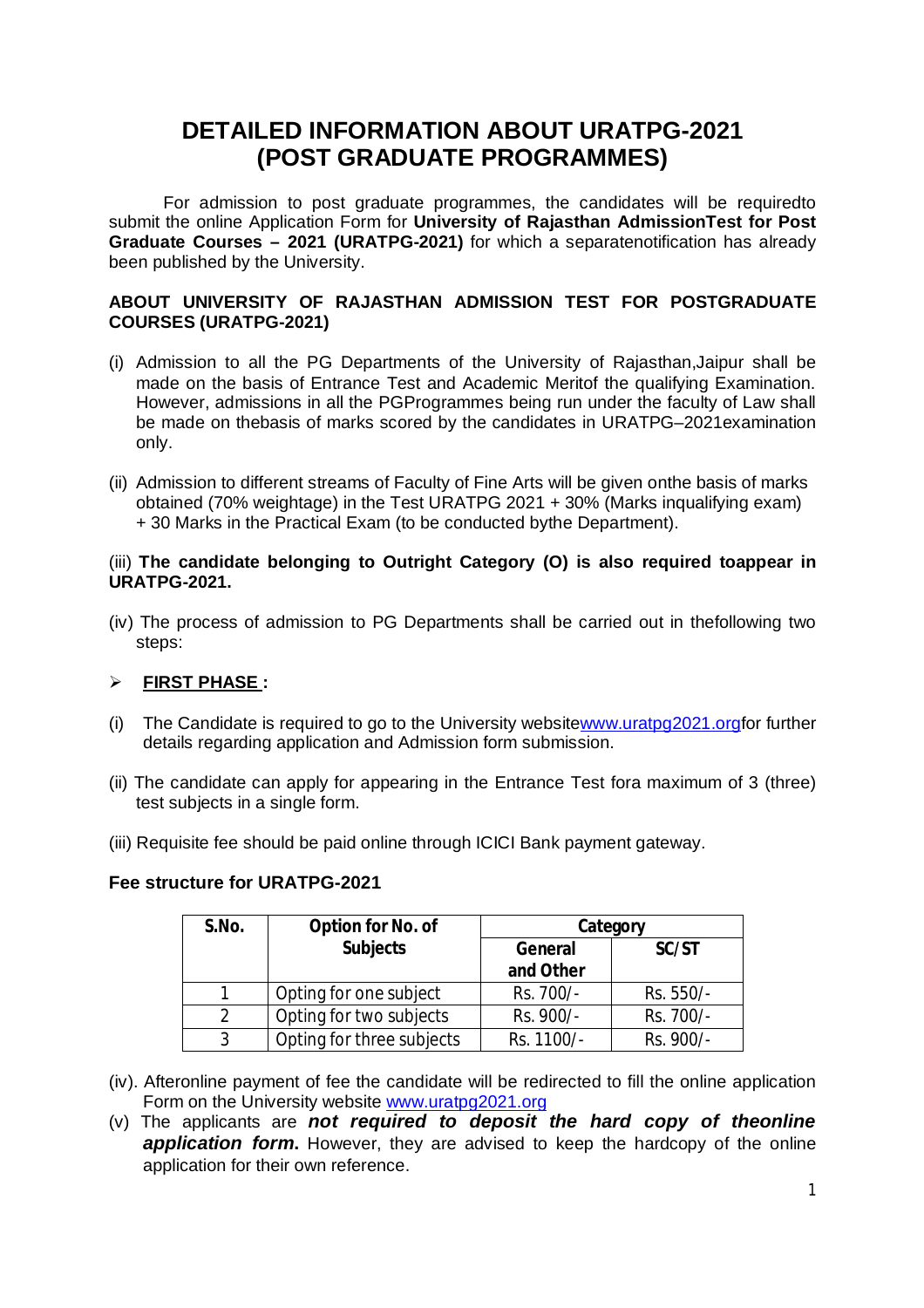(vi) The applicants should ensure that the entries of Name and date of birth are as per the Xth Board marksheet.

| S.No.           | <b>Subject</b>                           |  |
|-----------------|------------------------------------------|--|
| 1               | English                                  |  |
| $\overline{2}$  | French                                   |  |
| $\overline{3}$  | Hindi                                    |  |
| $\overline{4}$  | Philosophy                               |  |
| $\overline{5}$  | <b>Sanskrit</b>                          |  |
| $\overline{6}$  | Urdu                                     |  |
| $\overline{7}$  | ABST                                     |  |
| 8               | <b>Business Administration</b>           |  |
| 9               | <b>EAFM</b>                              |  |
| 10              | <b>Library &amp; Information Science</b> |  |
| 11              | <b>Dramatics</b>                         |  |
| 12              | Drawing & Painting                       |  |
| 13              | Visual Arts : Applied Arts               |  |
| $\overline{14}$ | Visual Arts: Painting                    |  |
| $\overline{15}$ | Visual Arts: Sculpture                   |  |
| 16              | <b>Music</b>                             |  |
| $\overline{17}$ | Master of Performing Arts (M.P.A.)       |  |
| 18              | Law                                      |  |
| 19              | Botany                                   |  |
| 20              | Chemistry                                |  |
| 21              | <b>Computer Application</b>              |  |
| $\overline{22}$ | Geography                                |  |
| $\overline{23}$ | Geology                                  |  |
| $\overline{24}$ | Home Science                             |  |
| 25              | <b>Mathematics</b>                       |  |
| 26              | <b>Physics</b>                           |  |
| 27              | Psychology                               |  |
| 28              | <b>Statistics</b>                        |  |
| 29              | Zoology                                  |  |
| 30              | Anthropology                             |  |
| 31              | Economics                                |  |
| $\overline{32}$ | History                                  |  |
| 33              | <b>Political Science</b>                 |  |
| 34              | <b>Public Administration</b>             |  |
| 35              | Sociology                                |  |

(vii) URATPG-2021 shall be held for the admission to following subjects:-

(viii) **Only appearing in the University of Rajasthan Entrance Test(URATPG - 2021) will not ensure admission to a programme of studyin the University**. Each candidate shall ensure that he/she fulfills theEligibility Criteria and that the particulars furnished in the AdmissionForm are complete and correct in all respects. In case, it is detectedat any stage that a candidate does not fulfill the eligibility criteriaand/or has furnished incorrect information or suppressed any materialinformation, his/her candidature will be cancelled and if alreadyadmitted, the benefits accrued shall be liable to be forfeited thereon, besides rustication from the University.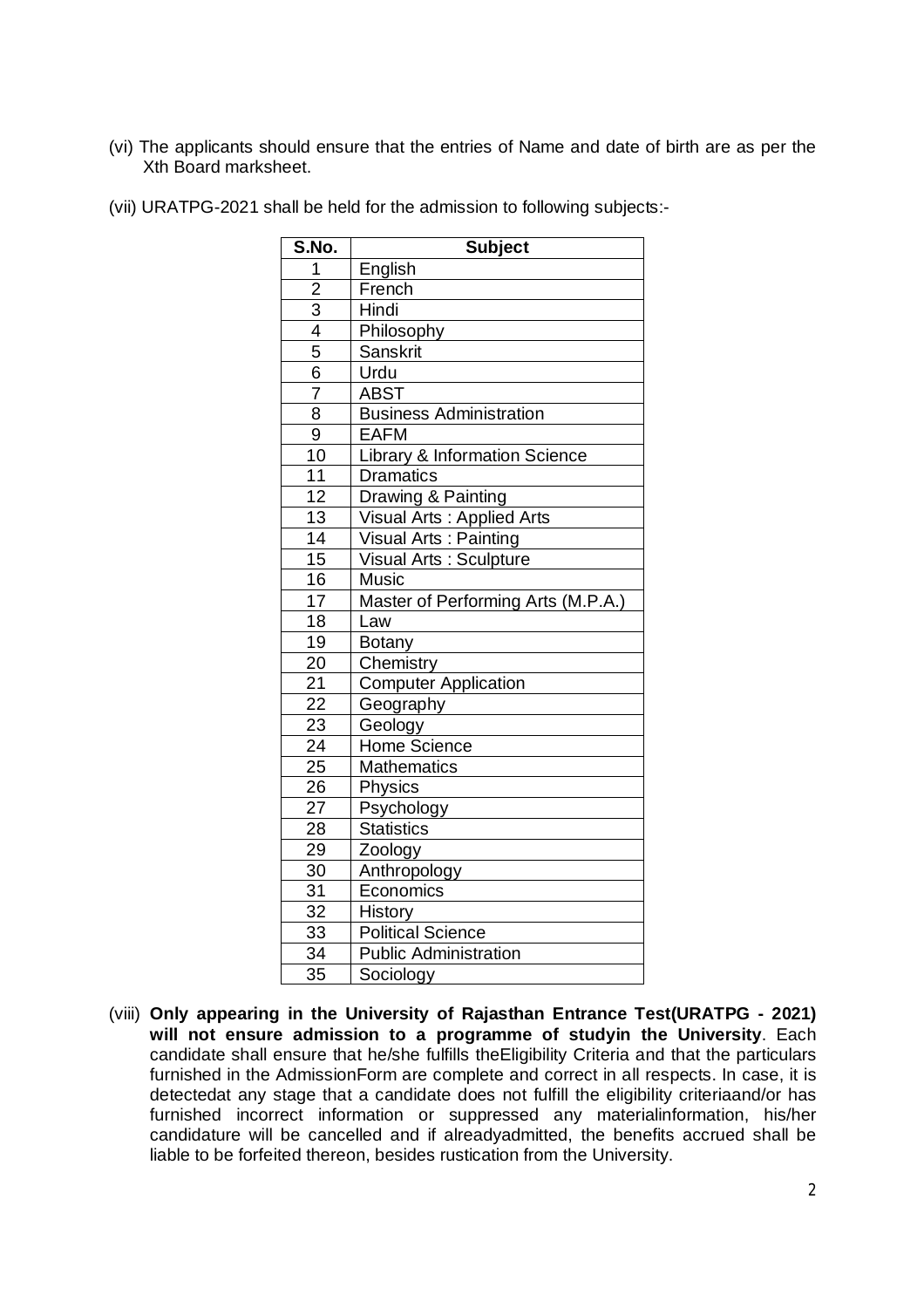- (ix) In case the applicant for admission is found to have indulged inragging in the past or if it is noticed later that he/she has indulged inragging, admission may be refused or he/she shall be expelled from theeducational institution. However, if any incident of ragging comes tothe notice of the authority, the concerned student shall be given an opportunity to explain and if his/her explanation is not foundsatisfactory, the authority would expel him/her from the Institution.
- (x) **NO SEPARATE INTIMATION REGARDING SELECTION TO APROGRAMME OF STUDY SHALL BE SENT TO THE APPLICANT.THE CANDIDATES ARE DIRECTED TO REMAIN IN TOUCH WITHTHE DEPARTMENT CONCERNED AND WATCH THE NOTICEBOARD OF THE CONCERNED DEPARTMENT AND UNIVERSITYADMISSION WEBSITE [\(www.uratpg2021.org\)](http://www.uratpg2021.org)) FOR DAY TO DAYINFORMATION**.

# **ENTRANCE TEST DETAILS**

- (i) The entrance test shall have 100 objective type questions carryingone (1) mark each in each Test subject from within the notified syllabus(which is available on the website of the University for all undergraduate subjects) The duration for each paper shall be 2 hours.
- (ii) Admission to different streams of Department of Fine Artswill be given on the basis of marks obtained in the subject TestURATPG-2021 + 30% (Marks in qualifying exam) + 30 Marks inthe Practical Exam (to be conducted by the Department).
- (iii) Centres for Examinations: The Centre for Entrance Test(URATPG-2021) and Roll number will be given on admissioncard which can be downloaded from the University website on1<sup>st</sup> December, 2021. The candidate will be required to fix a selfattestedrecent photograph and will have to produce valid Government ID proof inthe examination hall.
- (iv). The Time Schedule of Entrance Test will be notified on theUniversity website separately.
- (v) The sample question papers of the past year URATPGexamination are available on the University website**[www.uratpg2021.org](http://www.uratpg2021.org)**
- (vi) Visuallyimpaired (100%) candidates must arrange amanuensis on their ownand should carryattested copies of the certificate issued inaccordance with Statute 17 (A) (ii). Moreover attested copies ofMarksheet/Certificate and Photo Identity of amanuensis with qualification not higher than than 10+2, be also submitted to theSuperintendent of the Entrance Test Centre.
- (vii) **Publication of Answer Key:** The University shall publish theAnswer Key pertaining to URATPG-2021 on the Universitywebsite. **Any grievance pertaining to questions in a Test subject of URATPG 2021 should be sent in the relevant format along with clear scanned copy of proof as attachment on [uratpg21@gmail.com](mailto:uratpg21@gmail.com) within two days (48 hours) of the end of the said Test subject examination. No grievance regarding any question will be entertained after the end of 48 hours.**

(viii) After completion of entrance test, the candidates can carryQuestion Booklet with them.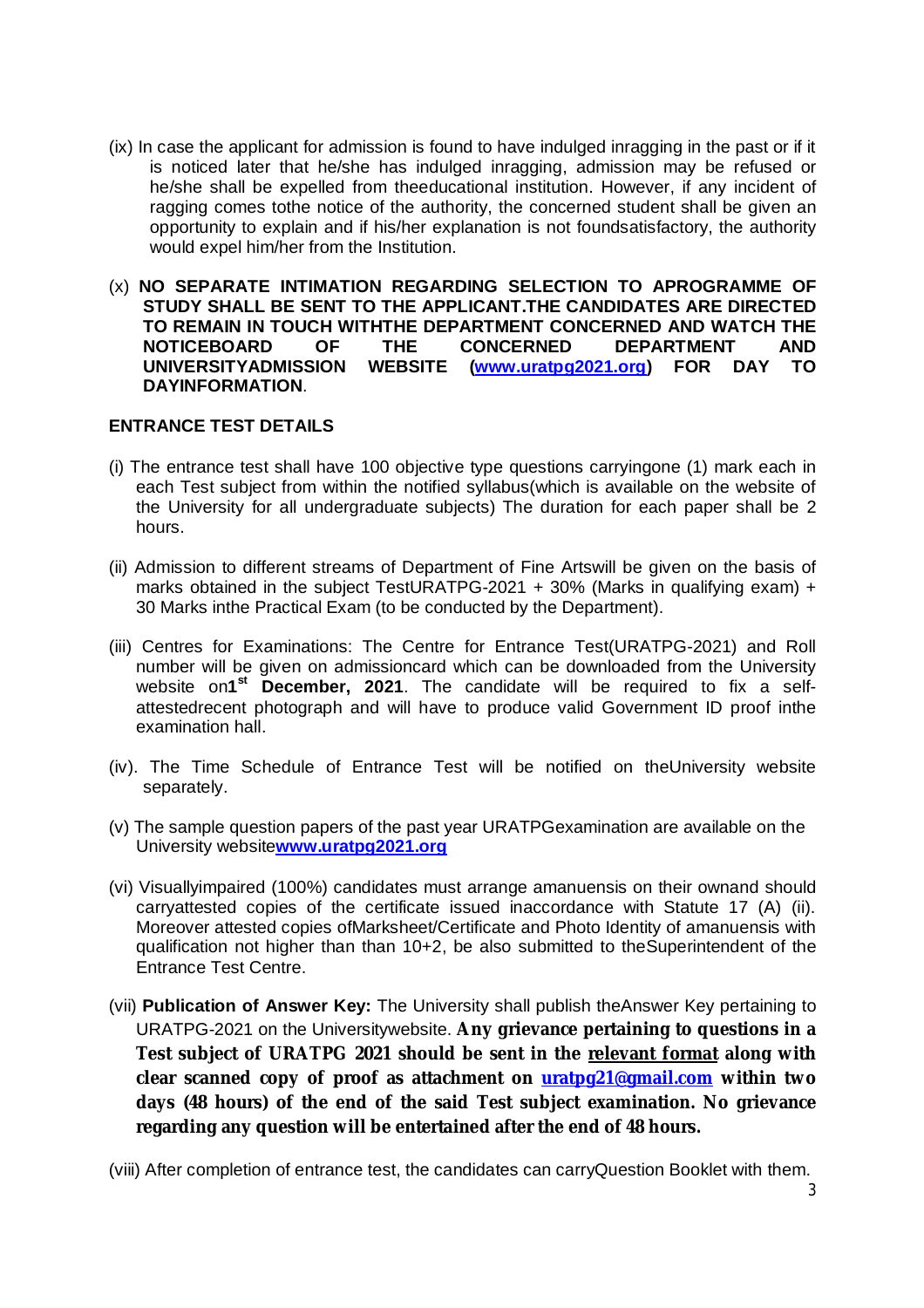(ix) The candidates will not be allowed to enter in the ExaminationHall after ten minutes of the commencement of the Examination.

| <b>URATPG-2021 MONITORING COMMITTEE</b> |                        |  |
|-----------------------------------------|------------------------|--|
| <b>Prof. Rashmi Jain(Sociology)</b>     | <b>Convener</b>        |  |
| Prof. Rajesh Kumar (Sanskrit)           | <b>Member</b>          |  |
| Prof. I.U. Khan $(D & P)$               | <b>Member</b>          |  |
| Prof. Nidhi Singh (English)             | <b>Member</b>          |  |
| Prof. S.K. Gupta (Physics)              | <b>Member</b>          |  |
| Dr. Manisha Gupta (Physics)             | <b>Member</b>          |  |
| Dr. M.L. Vasita (Bus. Adm.)             | <b>Member</b>          |  |
| Dr. Rajendra Singh Yadav (Maths)        | <b>Member</b>          |  |
| Dr. TameghPanwar(History)               | <b>Member</b>          |  |
| Dr. AkhilKaler (Law)                    | <b>Member</b>          |  |
| Director Exam                           | <b>Special invitee</b> |  |
| <b>Controller of Examination</b>        | <b>Special invitee</b> |  |

**Time Schedule of First Phase**

# **PHASE – I**

| Online Application Form                         | 18th November 2021 to 25th November, 2021         |
|-------------------------------------------------|---------------------------------------------------|
| Last Date of Online Application                 | 25th November, 2021 (upto 11. 59 P.M.)            |
|                                                 | (No need to deposit hard copy)                    |
| &Admit Card<br>Display of<br>Time table         | 29thNovember 2021, 2021 (5.00 P.M. Onwards)       |
| Generation                                      |                                                   |
|                                                 | 4, 6, 7, 8,9 and 10th December 2021               |
| Dates of Examination (Tentative)                | (Subject-wise time table will be declared on 1st  |
|                                                 | December, 2021)                                   |
| on University<br>Display of Answer Key          | The key of the Test subject will be uploaded at 5 |
| Website                                         | pm on the day of the concerned subject            |
|                                                 | Examination.                                      |
| Grievance regarding Test booklet                | Any grievance pertaining to questions in a Test   |
|                                                 | subject of URATPG 2021 should be sent in the      |
|                                                 | relevant format along with clear scanned copy of  |
|                                                 | proof as attachment on uratpg21@gmail.com within  |
|                                                 | two days (48 hours) of the end of the said Test   |
|                                                 | subject examination. No grievance regarding any   |
|                                                 | question will be entertained after the end of 48  |
|                                                 | hours.                                            |
| 0f<br>Revised<br>Display<br>Key<br>Answer<br>on | $14th$ December, 2021 (6 pm)                      |
| University Website (if required)                |                                                   |